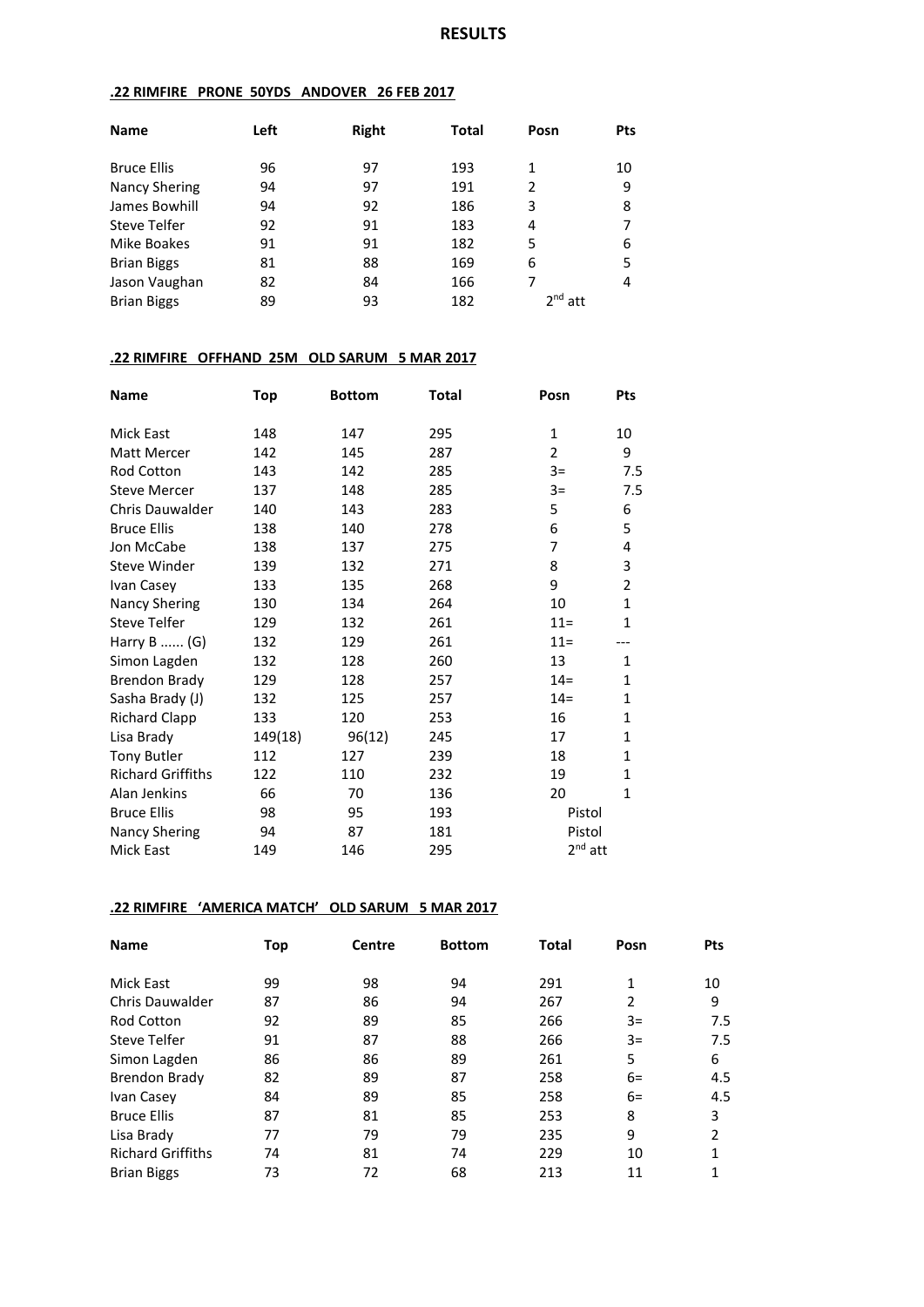### **GALLERY RIFLE (CF) OFFHAND 25M OLD SARUM 12 MAR 2017**

| <b>Name</b>              | Top     | <b>Bottom</b> | <b>Total</b> | Posn      | <b>Pts</b>     | <b>Sights</b> |
|--------------------------|---------|---------------|--------------|-----------|----------------|---------------|
| Mick East                | 142     | 147           | 289          | 1         | 10             | Scope         |
| <b>Brian Biggs</b>       | 138     | 132           | 270          | $2 =$     | 8.5            | Iron          |
| Pete Smith               | 133     | 137           | 270          | $2 =$     | 8.5            | Scope         |
| Ross Pritchard           | 131     | 131           | 262          | 4         | 7              | Scope         |
| <b>Steve Telfer</b>      | 127     | 130           | 257          | 5         | 6              | Iron          |
| Peter Kiy                | 129     | 125           | 254          | 6         | 5              | Scope         |
| <b>Brendon Brady</b>     | 117     | 133           | 250          | 7         | 4              | Iron          |
| <b>Rod Cotton</b>        | 129     | 119           | 248          | 8         | 3              | Iron          |
| <b>Steve Monk</b>        | 123     | 121           | 243          | 9         | $\mathfrak{p}$ | Iron          |
| <b>Richard Griffiths</b> | 115     | 121           | 236          | 10        | 1              | Iron          |
| Mike Boakes              | 101(16) | 107(14)       | 208          | 11        | 1              | <b>Iron</b>   |
| <b>Rod Cotton</b>        | 110     | 119           | 229          | $2nd$ att |                | Iron          |

## **For interest only (for some) below are the 'Iron sights' only results**

| 138     | 132     | 270 |              |
|---------|---------|-----|--------------|
| 127     | 130     | 257 | 2            |
| 117     | 133     | 250 | 3            |
| 129     | 119     | 248 | 4            |
| 123     | 121     | 243 | 5            |
| 115     | 121     | 236 | 6            |
| 101(16) | 107(14) | 208 |              |
| 110     | 119     | 229 | $2^{nd}$ att |
|         |         |     |              |

## **GALLERY RIFLE (CF) 'AMERICA MATCH' OLD SARUM 12 MAR 2017**

| <b>Name</b>              | Top | <b>Centre</b> | <b>Bottom</b> | Total | Posn      | <b>Pts</b> | <b>Sights</b> |
|--------------------------|-----|---------------|---------------|-------|-----------|------------|---------------|
| <b>Mick East</b>         | 93  | 97            | 90            | 280   | 1         | 10         | Scope         |
| Pete Smith               | 93  | 87            | 90            | 270   | 2         | 9          | Scope         |
| <b>Rod Cotton</b>        | 90  | 79            | 80            | 249   | 3         | 8          | Iron          |
| <b>Brian Biggs</b>       | 86  | 79            | 83            | 248   | 4         | 7          | <b>Iron</b>   |
| <b>Richard Clapp</b>     | 79  | 74            | 89            | 242   | 5         | 6          | Scope         |
| <b>Steve Monk</b>        | 81  | 71            | 88            | 240   | 6         | 5          | Iron          |
| <b>Richard Griffiths</b> | 69  | 86            | 82            | 237   | 7         | 4          | Iron          |
| <b>Brendon Brady</b>     | 87  | 76            | 72            | 235   | 8         | 3          | Iron          |
| <b>Mike Boakes</b>       | 71  | 78            | 62            | 211   | 9         | 2          | Iron          |
| Steve Telfer             | 83  | 50            | 75            | 208   | 10        | 1          | <b>Iron</b>   |
| Peter Kiv                | 76  | 51            | 66            | 193   | 11        | 1          | Scope         |
| <b>Rod Cotton</b>        | 82  | 67            | 80            | 229   | $2nd$ att |            | Iron          |

## **For interest only (for some) below are the 'Iron sights' only results**

| <b>Rod Cotton</b>        | 90 | 79 | 80 | 249 |           |
|--------------------------|----|----|----|-----|-----------|
| <b>Brian Biggs</b>       | 86 | 79 | 83 | 248 |           |
| <b>Steve Monk</b>        | 81 | 71 | 88 | 240 | 3         |
| <b>Richard Griffiths</b> | 69 | 86 | 82 | 237 | 4         |
| <b>Brendon Brady</b>     | 87 | 76 | 72 | 235 |           |
| Mike Boakes              | 71 | 78 | 62 | 211 | 6         |
| <b>Steve Telfer</b>      | 83 | 50 | 75 | 208 |           |
| <b>Rod Cotton</b>        | 82 | 67 | 80 | 229 | $2nd$ att |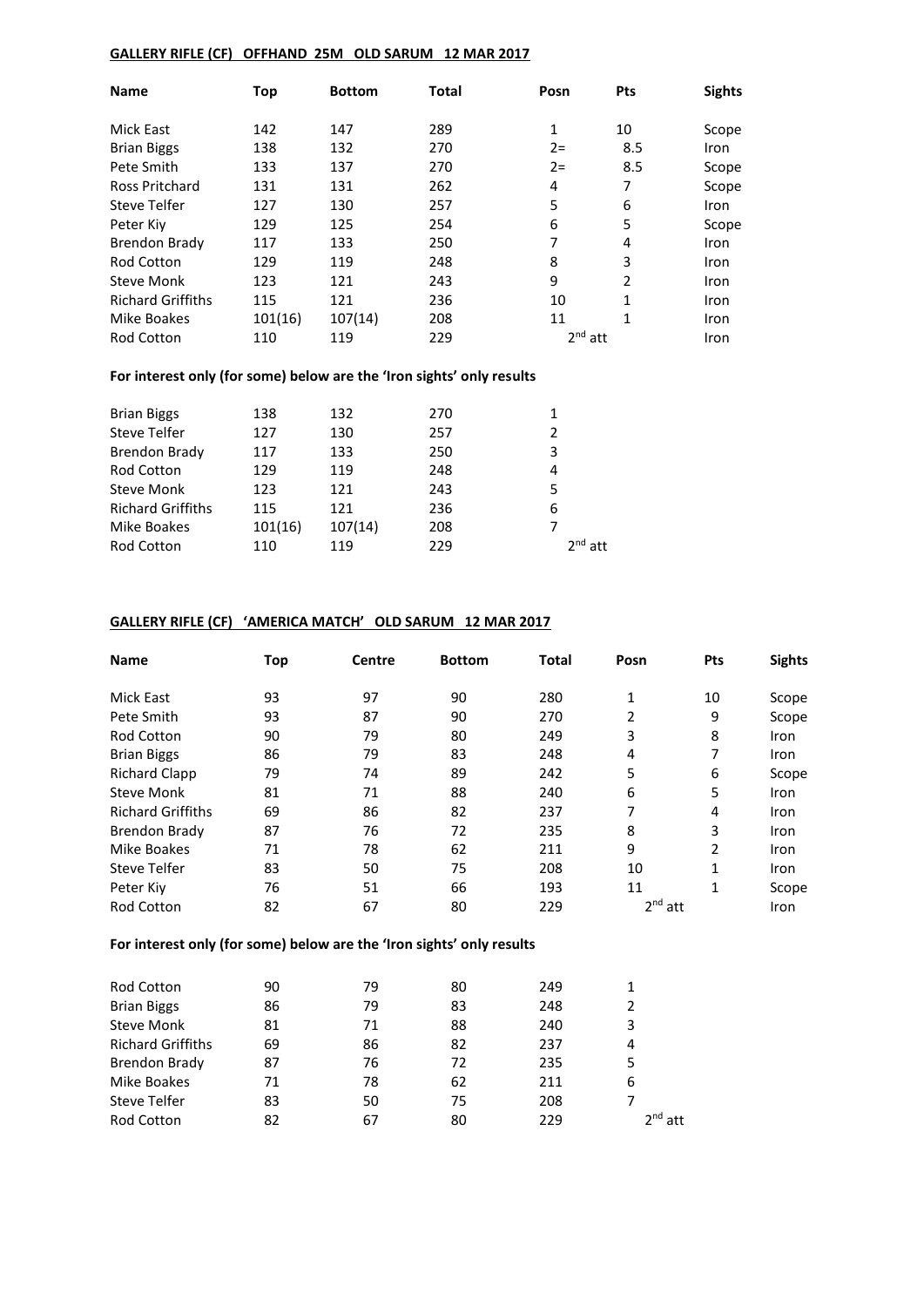| .22 RIMFIRE          | <b>BENCHREST GROUPING</b> | 25M                     | <b>OLD SARUM</b><br><b>12 MAR 2017</b> |                 |       | Semi-auto only |         |      |            |
|----------------------|---------------------------|-------------------------|----------------------------------------|-----------------|-------|----------------|---------|------|------------|
| <b>Name</b>          | <b>Rifle</b>              | Ammo                    | Gp1                                    | Gp <sub>2</sub> | Gp3   | Gp4            | Agg     | Posn | <b>Pts</b> |
| Mick East            | Ruger 10/22               | <b>SK Standard Plus</b> | 0.129                                  | 0.345           | 0.294 | 0.262          | 0.25750 | 1    | 10         |
| Chris Dauwalder      | Tac Inn 10/22             | <b>SK Pistol Match</b>  | 0.346                                  | 0.255           | 0.285 | 0.281          | 0.29175 | 2    | 9          |
| Ross Pritchard       | Ruger 10/22               | <b>RWS Match</b>        | 0.365                                  | 0.186           | 0.281 | 0.363          | 0.29875 | 3    | 8          |
| Rod Cotton           | R Magic 10/22             | Win T <sub>22</sub>     | 0.666                                  | 0.603           | 0.667 | 0.611          | 0.63675 | 4    | 7          |
| Steve Telfer         | Ruger 10/22               | <b>CCI Mini Mag</b>     | 0.537                                  | 0.877           | 0.936 | 0.572          | 0.73050 | 5    | 6          |
| James Thompson       | Colt M4                   | <b>CCI Mini Mag</b>     | 0.454                                  | 0.719           | 0.770 | 1.067          | 0.75250 | 6    | 5.         |
| <b>Richard Clapp</b> | Ruger 10/22               | Fiocci/Win sub          | 0.581                                  | 0.892           | 0.944 | 1.184          | 0.90025 | 7    | 4          |
| <b>Brian Biggs</b>   | Ruger 10/22               | <b>CCI Mini Mag</b>     | 1.195                                  | 1.295           | 1.687 | 1.200          | 1.34425 | 8    | 3          |
|                      |                           |                         |                                        |                 |       |                |         |      |            |

### **SERVICE RIFLE 300YDS CENTURY 19 MAR 2017**

| Name                 | Rifle | Cal  | <b>Score</b> | Posn      |
|----------------------|-------|------|--------------|-----------|
| <b>Bruce Ellis</b>   | M14   | 7.62 | 56.1         | 1         |
| Nancy Shering        | M14   | 7.62 | 52.0         | 2         |
| <b>Graham Downer</b> | LE    | .303 | 42.2         | 3         |
| Ian Smedley          | LE    | .303 | 42.1         | 4         |
| <b>Paul Phillips</b> | Mosin | 7.62 | 36.1         | 5         |
| <b>Bruce Ellis</b>   | ROF   | .303 | 48.0         | $2nd$ att |

# **AGGREGATE RESULTS 1 JULY 2016 – 30 JUN 2017**

**F Class – Open (**Best 6 to count) A total of **30** members took part in these competitions.

| Name                   | 24 Jul | 7 Aug          | 13 Nov         | 18 Dec         | 19 Feb         | <b>Total</b>   |
|------------------------|--------|----------------|----------------|----------------|----------------|----------------|
|                        | (1000) | (600)          | (600)          | (300)          | (300)          |                |
| Ross Pritchard         | 8.5    | 9              | 10             | 9              | 10             | 46.5           |
| <b>Graham Downer</b>   | 7      |                | 9              | 10             | 9              | 35             |
| Mick East              | 8.5    | 10             | 6              |                | 5              | 29.5           |
| lan Smedley            | 4      | $\overline{7}$ | 8              |                | 8              | 27             |
| Sam Salter             | 6      | 8              | 3              |                | 6              | 23             |
| Gary Jefferies         |        |                | 5              | 8              |                | 13             |
| <b>Brendon Brady</b>   |        |                | 7              | 3              | $\mathbf{1}$   | 11             |
| <b>Richard Sharman</b> | 10     |                |                |                |                | 10             |
| <b>Steve Telfer</b>    | 1      | 1              |                | 6              | 1              | 9              |
| <b>Paul Storrer</b>    |        |                |                | 7              | $\overline{2}$ | 9              |
| Simon Osborne          | 3      | 5              |                |                |                | 8              |
| Luke Hoare             |        |                |                |                | 7              | 7              |
| <b>Tristan Foley</b>   | 5      | 1              |                |                |                | 6              |
| <b>Matt Stares</b>     |        | 6              |                |                |                | 6              |
| <b>Paul Phillips</b>   |        | 4              | $\mathbf{1}$   |                |                | 5              |
| Nancy Sheering         |        |                |                | 5              |                | 5              |
| <b>Brian Biggs</b>     |        | 2.5            | $\mathbf{1}$   | $\mathbf 1$    |                | 4.5            |
| <b>Mike Boakes</b>     |        | $\mathbf{1}$   | 1              | $\overline{2}$ | $\mathbf{1}$   | 5              |
| Ivan Casey             |        |                |                | 4              |                | 4              |
| Pete Smith             |        |                | 4              |                |                | 4              |
| Kath Armstrong         |        |                |                |                | 4              | 4              |
| <b>Colin Armstrong</b> |        |                |                |                | 3              | 3              |
| Jerry Levine           |        | 2.5            |                |                |                | 2.5            |
| Chris Jenks            |        |                | $\overline{2}$ |                |                | $\overline{2}$ |
| James Thompson         | 2      |                |                |                |                | $\overline{2}$ |
| <b>Simon Rogers</b>    | 1      |                |                |                |                | $\mathbf{1}$   |
| Mark Weston            |        | 1              |                |                |                | $\mathbf{1}$   |
| <b>Noel Smith</b>      |        | $\mathbf{1}$   |                |                |                | $\mathbf{1}$   |
| Simon Lagden           |        |                |                | $\mathbf{1}$   |                | $\mathbf 1$    |
| Matt Grant             |        |                |                |                | 1              | $\mathbf{1}$   |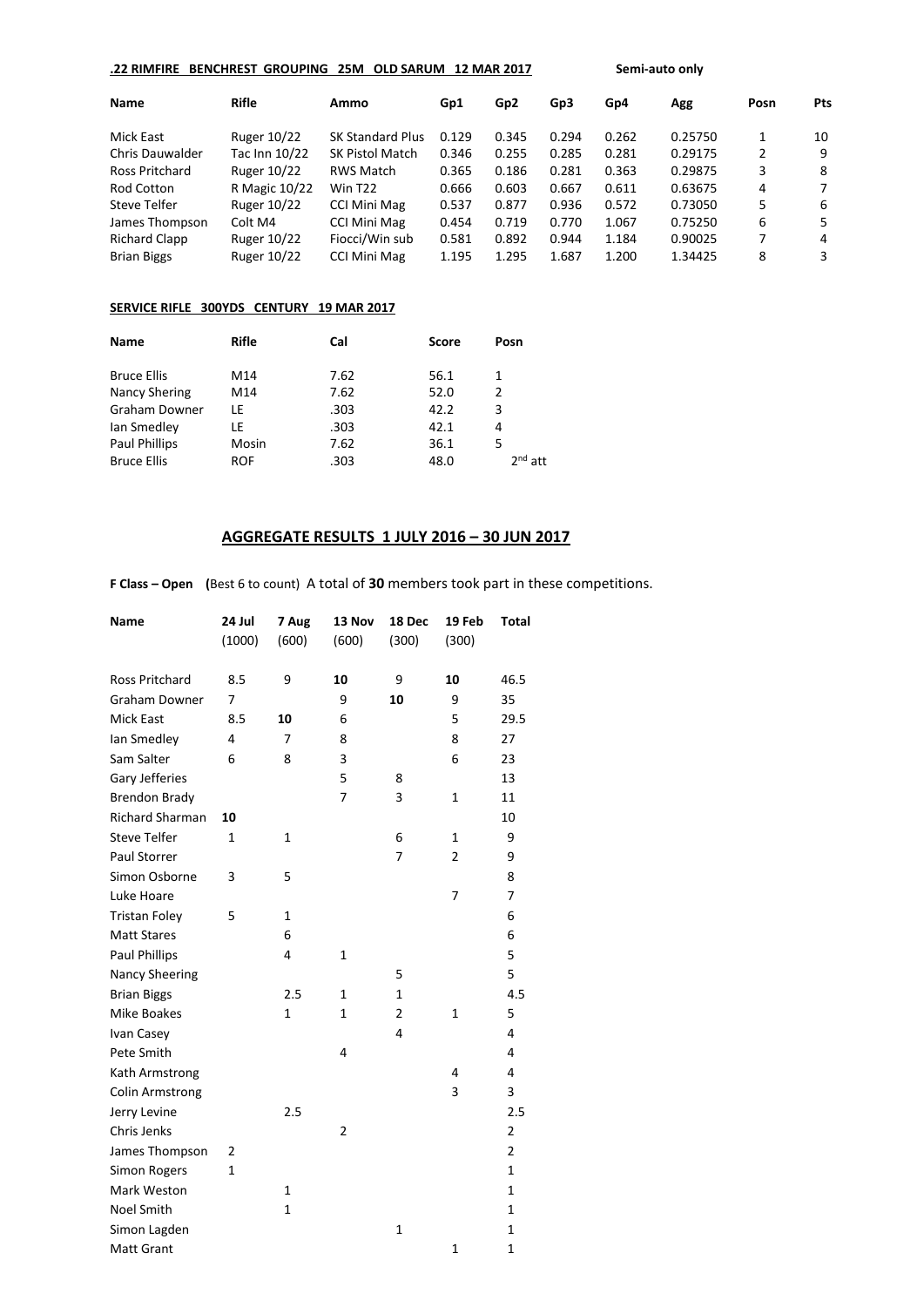**F Class – TR (**Best 6 to count) A total of **23** members took part in these competitions.

| Name                   | 24 Jul<br>(1000) | 7 Aug<br>(600) | 13 Nov<br>(600) | 18 Dec<br>(300) | 19 Feb<br>(300) | Total        |
|------------------------|------------------|----------------|-----------------|-----------------|-----------------|--------------|
| lan Smedley            | 7                | 10             | 10              |                 | 10              | 37           |
| <b>Mick East</b>       | 8                | 9              | 9               |                 | 6.5             | 32.5         |
| <b>Graham Downer</b>   | 10               |                | 3               | 9               | 6.5             | 28.5         |
| <b>Steve Telfer</b>    | 4                | $\overline{2}$ |                 | 8               | 3               | 17           |
| Mike Boakes            |                  | 5              | $\overline{4}$  | 5               | $\overline{2}$  | 16           |
| <b>Brian Biggs</b>     |                  | 6.5            | 5               | 3               |                 | 14.5         |
| <b>Paul Phillips</b>   |                  | 8              | 6               |                 |                 | 14           |
| <b>Tristan Foley</b>   | 9                | 3.5            |                 |                 |                 | 12.5         |
| Gary Jefferies         |                  |                |                 | 10              |                 | 10           |
| Sam Salter             |                  |                |                 |                 | 9               | 9            |
| <b>Ross Pritchard</b>  |                  |                |                 |                 | 8               | 8            |
| Pete Smith             |                  |                | 8               |                 |                 | 8            |
| Chris Jenks            |                  |                | 7               |                 |                 | 7            |
| Nancy Sheering         |                  |                |                 | 7               |                 | 7            |
| Jerry Levine           |                  | 6.5            |                 |                 |                 | 6.5          |
| Ivan Casey             |                  |                |                 | 6               |                 | 6            |
| James Thompson         | 6                |                |                 |                 |                 | 6            |
| <b>Colin Armstrong</b> |                  |                |                 |                 | 5               | 5            |
| Simon Rogers           | 5                |                |                 |                 |                 | 5            |
| <b>Matt Grant</b>      |                  |                |                 |                 | 4               | 4            |
| Simon Lagden           |                  |                |                 | 4               |                 | 4            |
| Mark Weston            |                  | 3.5            |                 |                 |                 | 3.5          |
| <b>Noel Smith</b>      |                  | 1              |                 |                 |                 | $\mathbf{1}$ |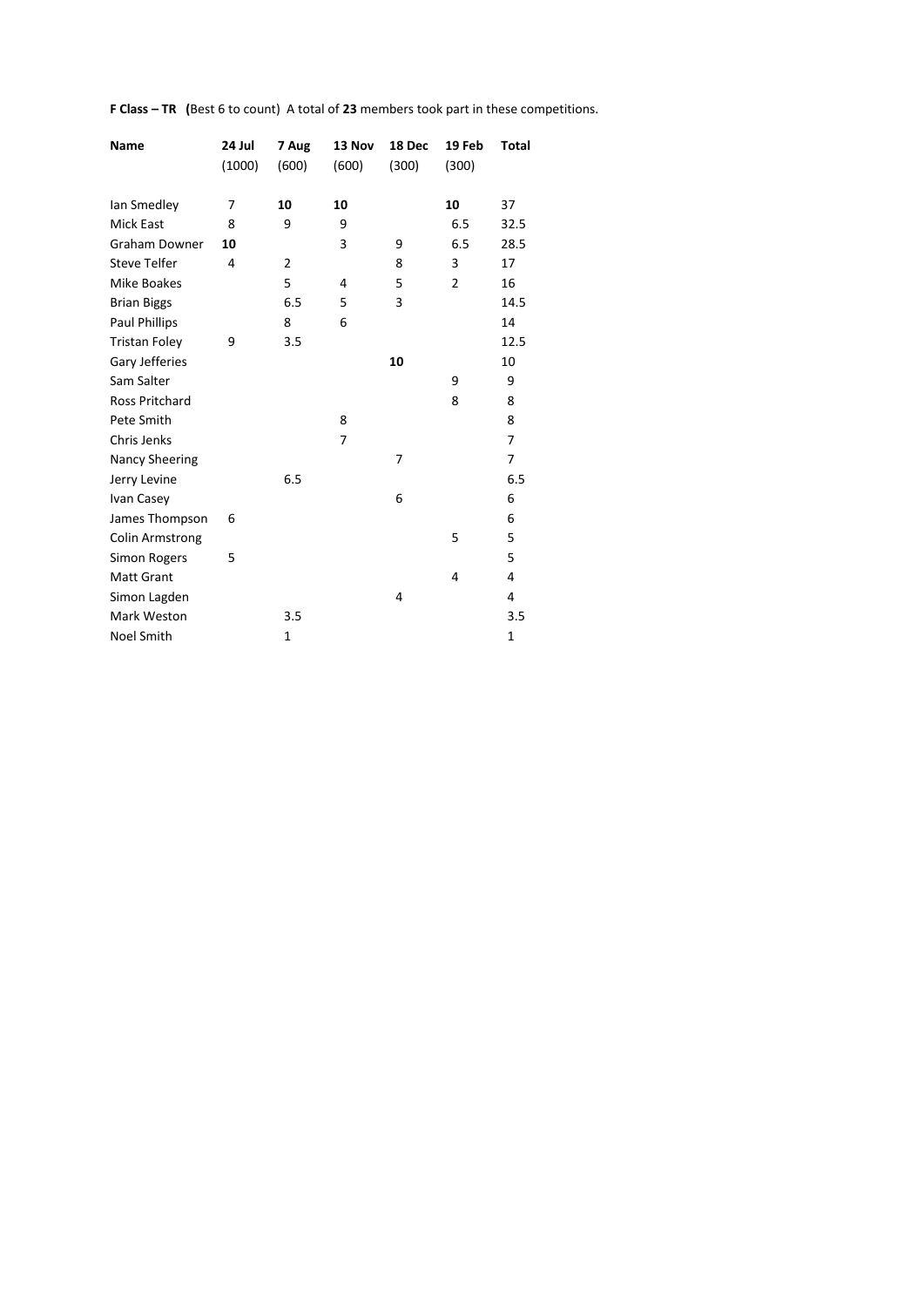| Name                     | 17 Jul       | 14 Aug         | 18 Sep         | <b>16 Oct</b>  | 6 Nov                   | 1 Jan | 12 Feb         | 5 Mar          | Total          |
|--------------------------|--------------|----------------|----------------|----------------|-------------------------|-------|----------------|----------------|----------------|
| Mick East                | 10           | 9.5            | 10             | 10             | 9.5                     | 10    | 10             | 10             | 60             |
| Rod Cotton               | 3.5          | 5              | 4.5            |                | 6                       | 9     | 9              | 7.5            | 41             |
| Matt Mercer              | 9            | 9.5            |                |                |                         |       |                | 9              | 27.5           |
| <b>Steve Mercer</b>      | 8            | 7              |                |                |                         |       |                | 7.5            | 22.5           |
| Pete Smith               |              |                | 3              | 9              | 5                       |       | 4              |                | 21             |
| Chris Blackler           | 3.5          |                |                | 3              | 8                       | 4.5   |                |                | 19             |
| Chris Dauwalder          |              |                | 4.5            |                |                         |       | 7.5            | 6              | 18             |
| <b>Brian Biggs</b>       | 5.5          | 8              |                |                |                         |       | 3              |                | 16.5           |
| <b>Paul Phillips</b>     |              |                | 8              | 4.5            | 3                       |       |                |                | 15.5           |
| <b>Richard Salter</b>    |              |                | 7              | $\overline{7}$ |                         |       |                |                | 14             |
| Ed Bush                  |              | 6              |                |                | 7                       |       |                |                | 13             |
| Peter Kiy                |              | $\mathbf 1$    | 9              |                |                         | 3     |                |                | 13             |
| Steve Winder             |              | 1              | $\overline{2}$ |                |                         | 7     |                | 3              | 13             |
| lan Smedley              |              |                |                | 8              | 4                       |       |                |                | 12             |
| <b>Steve Telfer</b>      |              |                |                | $\overline{2}$ |                         | 8     | $\mathbf{1}$   | $\mathbf{1}$   | 12             |
| <b>Steve Monk</b>        | 5.5          |                |                | 6              |                         |       |                |                | 11.5           |
| Jason Slater             | 1            | 3              | 6              |                | 1                       |       |                |                | 11             |
| <b>Tony Butler</b>       | 1            | 1              | $\mathbf{1}$   |                | $\mathbf{1}$            | 6     | 1              | 1              | 11             |
| Noel Smith               |              |                |                | 4.5            |                         |       | 6              |                | 10.5           |
| <b>Simon East</b>        |              |                |                |                | 9.5                     |       |                |                | 9.5            |
| John Turnham             |              |                |                |                | 1                       |       | 7.5            | 1              | 9.5            |
| Ivan Casey               |              | 1              | 1              | 1              |                         |       | $\overline{2}$ | $\overline{2}$ | 7              |
| Simon Lagden             | 7            |                |                |                |                         |       |                |                | 7              |
| Gary Jefferies           |              | 4              | $\mathbf{1}$   | 1              | 1                       |       |                |                | 7              |
| Mike Boakes              |              |                |                | 1              | $\mathbf{1}$            | 4.5   |                |                | 6.5            |
| Ross Pritchard           | 2            | $\overline{2}$ |                |                | $\mathbf{1}$            |       | 1              |                | 6              |
| <b>Brendon Brady</b>     | $\mathbf{1}$ |                | 1              | 1              |                         |       | $\mathbf{1}$   | $\mathbf{1}$   | 5              |
| <b>Bruce Ellis</b>       |              |                |                |                |                         |       |                | 5              | 5              |
| Matt Grant               |              |                |                |                |                         |       | 5              |                | 5              |
| Harold Isaac             | 1            | 1              |                | 1              | 1                       |       |                |                | 4              |
| Jon McCabe               |              |                |                |                |                         |       |                | 4              | 4              |
| James Thompson           | 1            | 1              | 1              | 1              |                         |       |                |                | 4              |
| Lisa Brady               | 1            |                | 1              | $\mathbf{1}$   |                         |       |                | 1              | 3              |
| Steve Jugg               |              | $\mathbf 1$    |                |                | $\overline{\mathbf{c}}$ |       |                |                | 3              |
| <b>Richard Griffiths</b> | 1            |                |                |                |                         |       | $\mathbf 1$    | $\mathbf{1}$   | 3              |
| Paul Sample              | $\mathbf 1$  | $\mathbf 1$    |                |                |                         |       |                |                | $\overline{2}$ |
| Francis Sandy            | $\mathbf{1}$ |                |                |                |                         |       |                |                | 1              |
| <b>Toby Mills</b>        | 1            |                |                |                |                         |       |                |                | 1              |
| Steve Hooper             |              | $\mathbf{1}$   |                |                |                         |       |                |                | 1              |
| Alan Jenkins             |              | $\mathbf{1}$   |                |                |                         |       |                | $\mathbf 1$    | $\overline{2}$ |
| <b>Bill Snook</b>        |              |                |                | $\mathbf{1}$   |                         |       |                |                | 1              |
| Graham Downer            |              |                |                | $\mathbf{1}$   |                         |       |                |                | 1              |
| Dave Jamieson            |              |                |                |                | $\mathbf 1$             |       |                |                | 1              |
| Nancy Shering            |              |                |                |                |                         |       |                | $\mathbf 1$    | 1              |
| Sasha Brady (J)          |              |                |                |                |                         |       |                | $\mathbf 1$    | $\mathbf 1$    |
| <b>Richard Clapp</b>     |              |                |                |                |                         |       |                | $\mathbf{1}$   | $\mathbf 1$    |
|                          |              |                |                |                |                         |       |                |                |                |

**.22 Rimfire – Offhand Precision** (Best 6 to count) A total of **46** members took part in these competitions.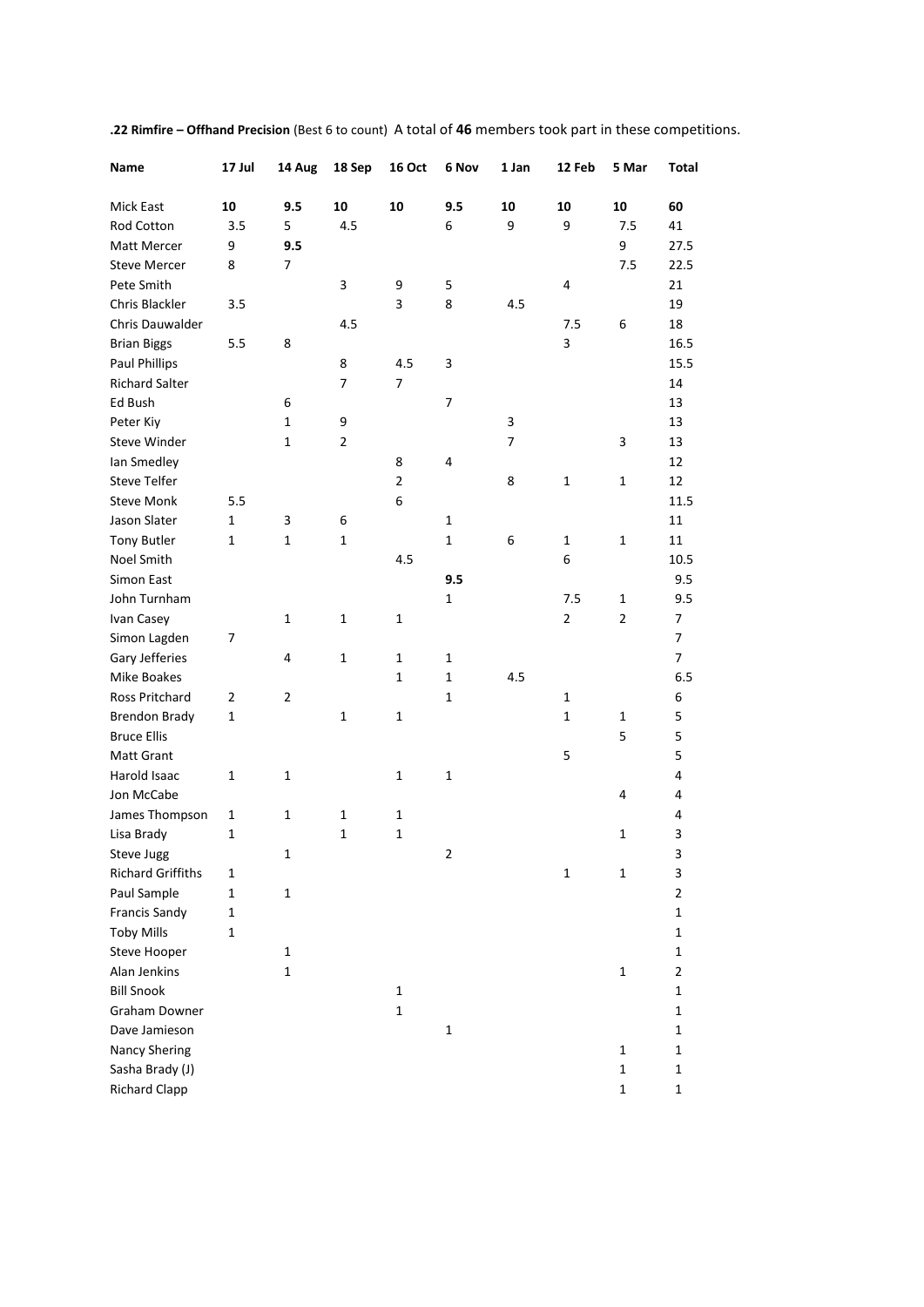| <b>Name</b>              | 3 Jul          | 17 Jul         |                | 14 Aug 11 Sep  | 18 Sep         | 16 Oct 6 Nov   |                | 1 Jan          | 12 Feb         | 5 Mar          | <b>Total</b>   |
|--------------------------|----------------|----------------|----------------|----------------|----------------|----------------|----------------|----------------|----------------|----------------|----------------|
| Mick East                | 9.5            | 10             | 10             | 10             | 10             | 10             | 9.5            | 10             | $\overline{2}$ | 10             | 79.5           |
| <b>Brian Biggs</b>       | 8              | 6              | 7.5            | 4.5            | 6              |                | 5              | 9              | 1              | $\mathbf{1}$   | 47             |
| Rod Cotton               |                | 6              | $\overline{2}$ |                | 5              |                | $\mathbf 1$    | 8              | 9              | 7.5            | 38.5           |
| Chris Dauwalder          | 7              |                |                | 9              | $\overline{7}$ |                |                |                | 6              | 9              | 38             |
| Chris Blackler           | 3              | 6              |                | 6              |                | 4              | $\overline{2}$ | $\overline{7}$ |                |                | 28             |
| lan Smedley              | 9.5            |                |                |                |                | $\overline{7}$ | 9.5            |                |                |                | 26             |
| <b>Paul Phillips</b>     | 1              |                |                | 7              | 3              | 5.5            | 7              |                |                |                | 23.5           |
| Pete Smith               |                |                |                | 1              |                | 8              | 4              |                | 10             |                | 23             |
| <b>Steve Telfer</b>      |                |                |                |                |                |                |                | 6              | $\overline{7}$ | 7.5            | 20.5           |
| <b>Richard Salter</b>    |                |                |                | 3              | 8              | 9              |                |                |                |                | 20             |
| Ed Bush                  |                | $\overline{2}$ | 9              |                |                |                | 8              |                |                |                | 19             |
| Sam Salter               |                |                | 4              | $\mathbf{1}$   | 4              |                | $\mathbf 1$    |                | 8              |                | 18             |
| <b>Steve Mercer</b>      |                | 8              | $\mathbf{1}$   | 8              |                |                |                |                |                |                | 17             |
| Matt Mercer              |                | 9              | 7.5            |                |                |                |                |                |                |                | 16.5           |
| Ivan Casey               |                |                | 6              |                |                |                |                | 5              |                | 4.5            | 15.5           |
| Steve Jugg               | 6              |                | 1              |                |                |                | 6              |                |                |                | 13             |
| Simon Lagden             | 5              |                |                |                |                |                |                |                |                | 6              | 11             |
| Ross Pritchard           | $\mathbf{1}$   | 3              | $\mathbf 1$    |                |                |                | $\mathbf{1}$   |                | 5              |                | 11             |
| <b>Graham Downer</b>     |                |                |                |                | 9              | $\mathbf{1}$   |                |                |                |                | 10             |
| <b>Brendon Brady</b>     |                | 1              |                |                |                | $\mathbf{1}$   |                |                | 3              | 4.5            | 9.5            |
| Gary Jefferies           |                |                | 3              | $\overline{2}$ |                |                | 3              |                |                |                | 8              |
| Paul Sample              | $\mathbf{1}$   | 1              | 5              |                |                |                |                |                |                |                | $\overline{7}$ |
| James Thompson           | 4              | 1              | $\mathbf 1$    |                |                |                |                |                | $\mathbf 1$    |                | 7              |
| Luke Hoare               |                |                |                | 4.5            | $\mathbf 2$    |                |                |                |                |                | 6.5            |
| Steve Winder             | $\overline{2}$ |                | 1              |                |                |                |                | 3              |                |                | 6              |
| Noel Smith               |                |                |                |                |                | 5.5            |                |                |                |                | 5.5            |
| Harold Isaac             | $\mathbf 1$    | 1              | $\mathbf 1$    |                |                | $\mathbf 1$    | $\mathbf 1$    |                |                |                | 5              |
| Peter Kiy                |                |                | $\mathbf{1}$   |                |                |                |                | 4              |                |                | 5              |
| <b>Steve Monk</b>        | $\mathbf{1}$   | 1              |                |                |                | 3              |                |                |                |                | 5              |
| <b>Francis Sandy</b>     |                | 4              |                |                |                |                |                |                |                |                | 4              |
| Lisa Brady               |                | 1              |                |                |                |                |                |                |                | $\overline{2}$ | 3              |
| <b>Bruce Ellis</b>       |                |                |                |                |                |                |                |                |                | 3              | 3              |
| <b>Simon Rogers</b>      |                |                |                | $\mathbf 1$    |                | $\overline{2}$ |                |                |                |                | 3              |
| Mike Boakes              |                |                |                |                |                |                |                | $\overline{2}$ |                |                | 2              |
| Sasha Brady              |                | 1              |                |                | $\mathbf{1}$   |                |                |                |                |                | $\overline{2}$ |
| Sean Dunn                |                | 1              |                |                |                |                | 1              |                |                |                | $\overline{2}$ |
| <b>Steve Hooper</b>      | $\mathbf{1}$   |                | $\mathbf 1$    |                |                |                |                |                |                |                | 2              |
| Chris Jenks              | $\mathbf{1}$   |                |                |                |                |                |                |                |                |                | 1              |
| Katy Bacon               | 1              |                |                |                |                |                |                |                |                |                | 1              |
| Jason Slater             |                |                |                | $\mathbf{1}$   |                |                |                |                |                |                | 1              |
| John Turnham             |                |                |                | 1              |                |                |                |                |                |                | 1              |
| <b>Thomas Kulitz</b>     |                |                |                | 1              |                |                |                |                |                |                | 1              |
| <b>Bill Snook</b>        |                |                |                |                |                |                | 1              |                |                |                | 1              |
| Dave Jamieson            |                |                |                |                |                |                | 1              |                |                |                | 1              |
| <b>Richard Griffiths</b> |                |                |                |                |                |                |                |                |                | $\mathbf 1$    | 1              |

**.22 Rimfire - Speed** (Best 8 to count) A total of **45** members took part in these competitions.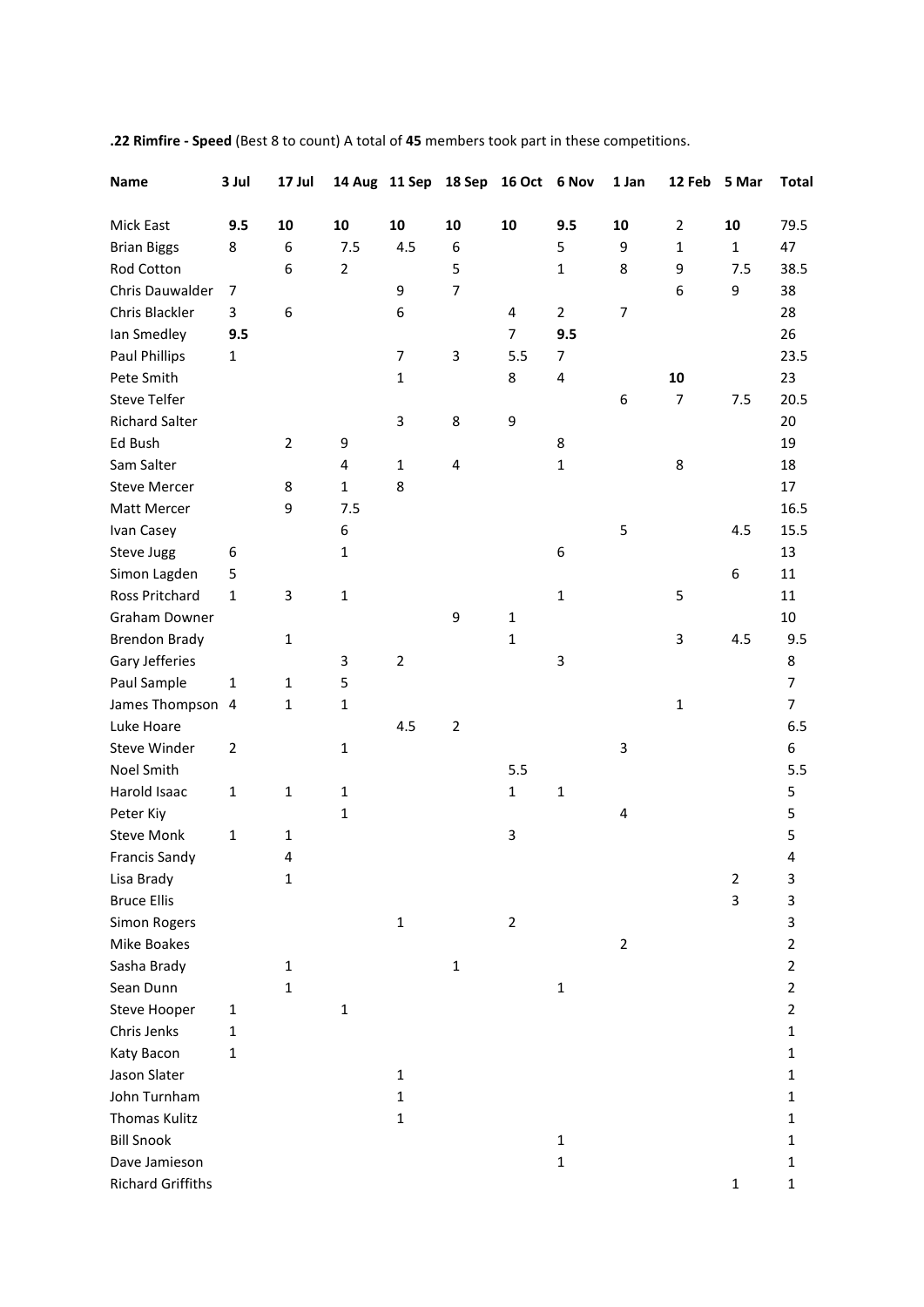| <b>Name</b>              | <b>31 Jul</b>  | 11 Sep         | 2 Oct          | <b>23 Oct</b> | 8 Jan          | 5 Feb        | 12 Mar Total   |                |
|--------------------------|----------------|----------------|----------------|---------------|----------------|--------------|----------------|----------------|
| Mick East                |                | 10             | 10             | 10            | 10             | 10           | 10             | 60             |
| <b>Steve Mercer</b>      | 10             | 9              |                | 9             | 9              | 9            |                | 46             |
| <b>Brian Biggs</b>       | 9              | $\overline{7}$ | $\mathbf{1}$   | 1.5           | 3              | 5            | 8.5            | 34             |
| Chris Blackler           |                | 4.5            | 8              | 7             | 6              | 7            |                | 32.5           |
| Pete Smith               | 8              | 6              |                | 4             |                |              | 8.5            | 26.5           |
| Matt Mercer              |                |                |                | 8             | 8              | 8            |                | 24             |
| <b>Brendon Brady</b>     | 5              |                | 7              | $\mathbf{1}$  | 1              | 3            | 4              | 21             |
| Jason Slater             |                | 4.5            | 9              | $\mathbf{1}$  |                | 4            |                | 18.5           |
| Ross Pritchard           |                |                | $\overline{2}$ | 1.5           | $\mathbf{1}$   | 6            | 7              | 17.5           |
| Simon Lagden             | 7              |                | 3              | 3             | 1              | $\mathbf{1}$ |                | 15             |
| lan Smedley              |                |                |                | 6             | $\overline{7}$ |              |                | 13             |
| Peter Kiy                | 1              |                | $\mathbf{1}$   |               | 5              |              | 5              | 12             |
| <b>Paul Phillips</b>     | 6              | 1              |                | 5             |                |              |                | 12             |
| <b>Steve Telfer</b>      |                |                |                |               | 4              |              | 6              | 10             |
| Paul Storrer             |                | 8              | $\mathbf{1}$   |               |                |              |                | 9              |
| Rod Cotton               |                |                | $\mathbf{1}$   |               | $\overline{2}$ | 2            | 3              | 8              |
| John Turnham             | 3.5            | $\overline{2}$ |                | $\mathbf 1$   |                | $\mathbf{1}$ |                | 7.5            |
| Chris Dauwalder          |                |                | 6              |               |                |              |                | 6              |
| James Thompson           |                |                | 4.5            |               | $\mathbf{1}$   |              |                | 5.5            |
| Phillip Ludgate          |                |                | 4.5            |               |                |              |                | 4.5            |
| Harold Isaac             | 3.5            |                |                |               |                |              |                | 3.5            |
| Ed Warden                |                | 3              |                |               |                |              |                | 3              |
| Mike Boakes              | $\mathbf{1}$   |                | $\mathbf{1}$   |               |                |              | 1              | 3              |
| <b>Steve Monk</b>        |                |                |                |               |                |              | $\overline{2}$ | $\overline{2}$ |
| Lee Tapper               | $\overline{2}$ |                |                |               |                |              |                | $\overline{2}$ |
| Martin Wilson            |                |                | $\mathbf{1}$   |               | $\mathbf{1}$   |              |                | $\overline{2}$ |
| Dave Jamieson            | $\mathbf{1}$   |                |                |               |                |              |                | $\mathbf{1}$   |
| A Jenkins                | $\mathbf{1}$   |                |                |               |                |              |                | $\mathbf{1}$   |
| <b>Simon Rogers</b>      |                | $\mathbf{1}$   |                |               |                |              |                | $\mathbf{1}$   |
| <b>Rob McDonald</b>      |                |                | $\mathbf{1}$   |               |                |              |                | $\mathbf{1}$   |
| Mark Westen              |                |                | $\mathbf{1}$   |               |                |              |                | $\mathbf{1}$   |
| Steve Jugg               |                |                |                | $\mathbf{1}$  |                |              |                | $\mathbf{1}$   |
| Gary Jefferies           |                |                |                | $\mathbf{1}$  |                |              |                | $\mathbf{1}$   |
| Ivan Casey               |                |                |                |               | 1              |              |                | $\mathbf{1}$   |
| Lloyd Davy               |                |                |                |               | $\overline{1}$ |              |                | $\mathbf{1}$   |
| <b>Richard Griffiths</b> |                |                |                |               |                |              | $\mathbf{1}$   | $\mathbf{1}$   |

**GR(CF) - Offhand** (Best 6 to count) A total of **36** members took part in these competitions.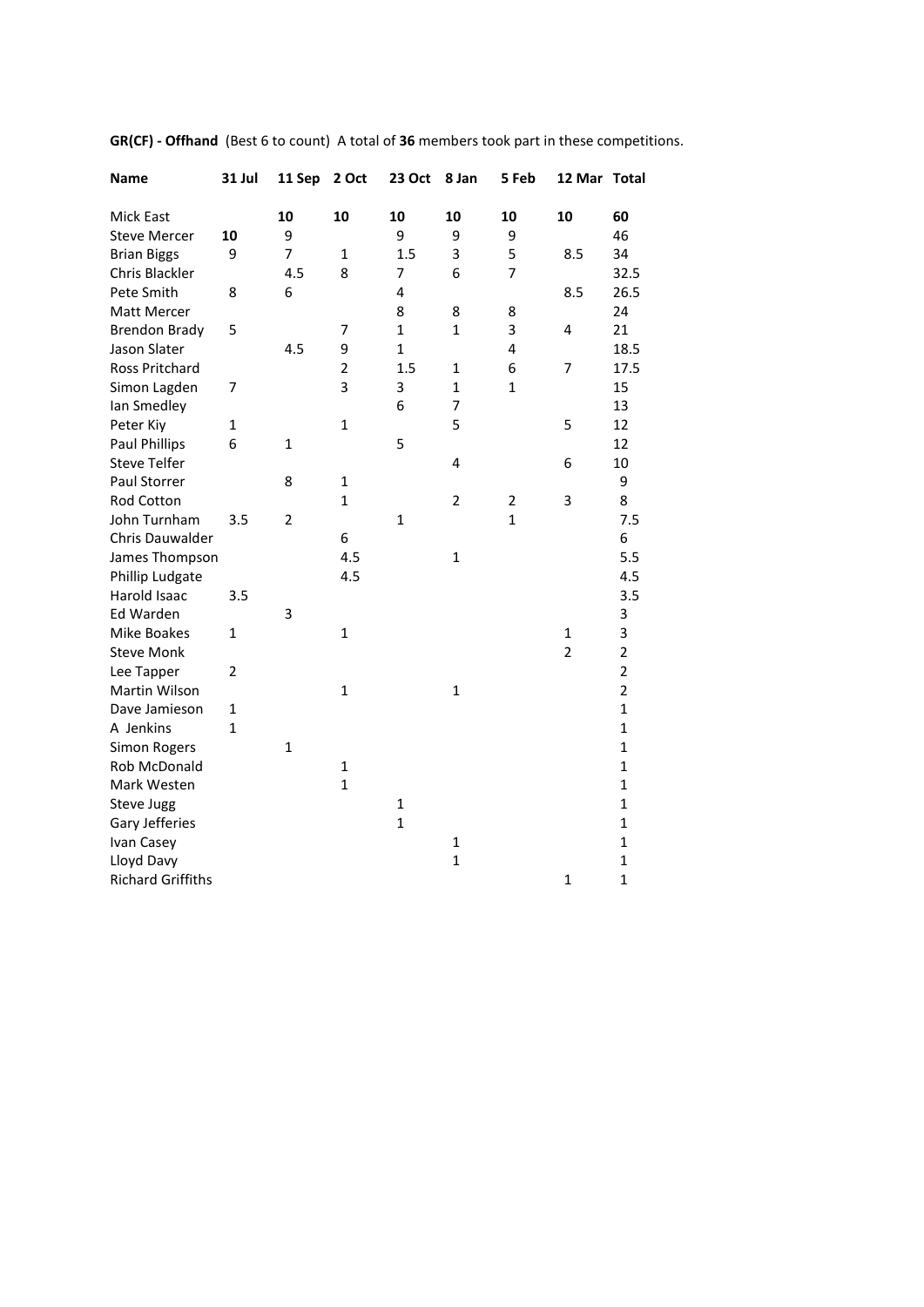| <b>Name</b>              | 3 Jul          | 31 Jul         | 2 Oct          | 23 Oct         |                | 20 Nov 20 Nov 8 Jan |                | 5 Feb          | 12 Mar Total   |                |
|--------------------------|----------------|----------------|----------------|----------------|----------------|---------------------|----------------|----------------|----------------|----------------|
| Mick East                | 8              |                | 10             | 5              | 8              | $\overline{7}$      | 7              | 10             | 10             | 65             |
| Matt Mercer              |                |                |                | 10             | 9              | 8                   | 9              | 9              |                | 45             |
| <b>Steve Mercer</b>      |                | 10             |                | $\mathbf{1}$   | 6.5            | 9                   | $\overline{4}$ | 8              |                | 38.5           |
| Chris Blackler           | 7              |                | 7              | 6              |                |                     | 8              | $\overline{7}$ |                | 35             |
| Ian Smedley              | 9              |                |                | 9              |                |                     | 10             |                |                | 28             |
| Simon Lagden             |                | 4              |                | $\mathbf{1}$   | 5              | 5                   | 3              | 6              |                | 24             |
| Sam Salter               |                | 6              | 8              | $\mathbf{1}$   | $\overline{2}$ | 6                   | $\mathbf 1$    |                |                | 24             |
| Pete Smith               |                | 8              |                | $\overline{7}$ |                |                     |                |                | 9              | 24             |
| <b>Paul Phillips</b>     | 6              | 9              |                | 8              |                |                     |                |                |                | 23             |
| <b>Brian Biggs</b>       | $\mathbf 1$    | $\mathbf{1}$   | 5              | $\mathbf{1}$   | 4              | $\mathbf{1}$        | $\mathbf{1}$   | 2              | 7              | 22             |
| Simon East               |                |                |                |                | 10             | 10                  |                |                |                | 20             |
| Rod Cotton               |                |                | $\overline{2}$ |                | 3              | $\mathbf{1}$        | $\mathbf 1$    | 4              | 8              | 19             |
| Steve Jugg               | 10             |                |                | 4              |                |                     |                |                |                | 14             |
| <b>Richard Salter</b>    |                |                |                | 3              | 6.5            | 4                   |                |                |                | 13.5           |
| Peter Kiy                |                | 1              | 4              | $\mathbf{1}$   |                |                     | 5              |                | $\mathbf{1}$   | 12             |
| <b>Brendon Brady</b>     |                | $\overline{2}$ | 3              | $\mathbf{1}$   | $\mathbf{1}$   | $\mathbf{1}$        |                |                | 3              | 11             |
| Ross Pritchard           | 3              |                |                | $\mathbf{1}$   |                |                     | $\overline{2}$ | 5              |                | 11             |
| <b>Steve Monk</b>        | 5              |                |                |                |                |                     |                |                | 5              | 10             |
| Chris Dauwalder          |                |                | 9              |                |                |                     |                |                |                | 9              |
| Harold Isaac             | $\overline{4}$ | 5              |                |                |                |                     |                |                |                | 9              |
| <b>Richard Clapp</b>     |                |                |                |                | $\mathbf{1}$   | $\mathbf{1}$        |                |                | 6              | 8              |
| James Thompson 1         |                |                | 6              |                |                |                     | $\mathbf{1}$   |                |                | 8              |
| Lee Tapper               |                | 7              |                |                |                |                     |                |                |                | $\overline{7}$ |
| Ivan Casey               |                |                |                |                | $\mathbf{1}$   | 2.5                 |                | 3              |                | 6.5            |
| Martin Wilson            |                |                |                |                |                |                     | 6              |                |                | 6              |
| Ed Bush                  |                | 3              | $\mathbf{1}$   |                |                |                     |                |                |                | 4              |
| <b>Richard Griffiths</b> |                |                |                |                |                |                     |                |                | 4              | 4              |
| <b>Steve Telfer</b>      |                |                |                |                | 1              | $\mathbf{1}$        | $\mathbf 1$    |                | 1              | 4              |
| <b>Nigel Casperd</b>     |                |                |                |                | $\mathbf{1}$   | 2.5                 |                |                |                | 3.5            |
| Mike Boakes              |                |                | $\mathbf{1}$   |                |                |                     |                |                | $\overline{2}$ | 3              |
| Lloyd Davy               |                |                |                | $\mathbf 1$    |                |                     | $\mathbf 1$    |                |                | $\overline{2}$ |
| Gary Jefferies           |                |                |                | $\overline{2}$ |                |                     |                |                |                | $\overline{2}$ |
| Chris Jenks              | $\overline{2}$ |                |                |                |                |                     |                |                |                | $\overline{2}$ |
| <b>Rob McDonald</b>      | $\mathbf 1$    |                | 1              |                |                |                     |                |                |                | $\overline{2}$ |
| Paul Sample              | $\mathbf 1$    |                |                |                |                |                     |                |                |                | $\mathbf{1}$   |
| Phillip Ludgate          |                |                | $\mathbf 1$    |                |                |                     |                |                |                | $\mathbf{1}$   |

**GR(CF) - Speed** (Best 8 to count) A total of **36** members took part in these competitions.